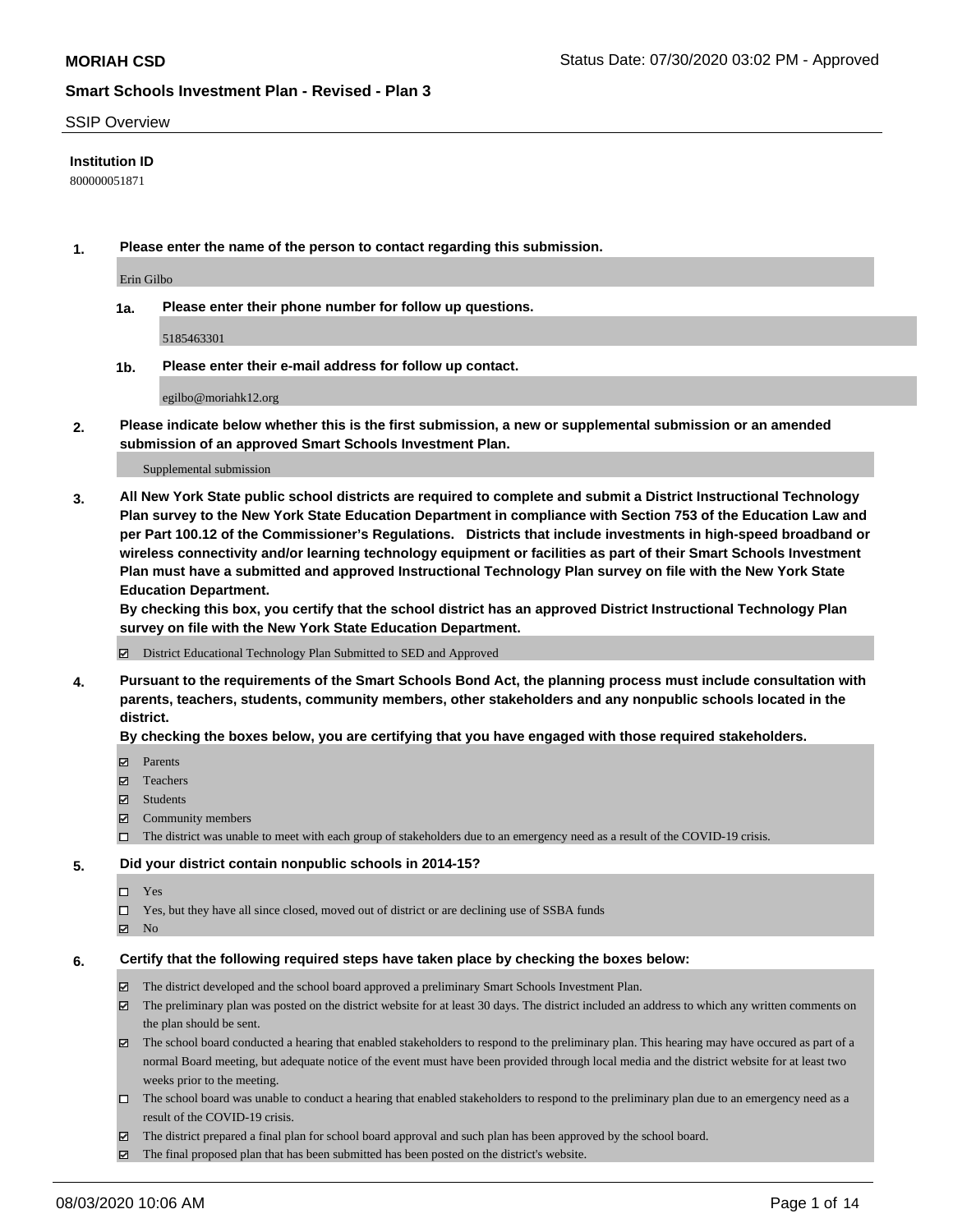SSIP Overview

**6a. Please upload the proposed Smart Schools Investment Plan (SSIP) that was posted on the district's website, along with any supporting materials. Note that this should be different than your recently submitted Educational Technology Survey. The Final SSIP, as approved by the School Board, should also be posted on the website and remain there during the course of the projects contained therein.**

SSIP-Phase III Final.pdf

**6b. Enter the webpage address where the final Smart Schools Investment Plan is posted. The Plan should remain posted for the life of the included projects.**

https://nebula.wsimg.com/1f31072b7d4152ce5ec3fe20aa0f977f?AccessKeyId=BB747273E185E7478ECD&disposition=0&alloworigin=1

**7. Please enter an estimate of the total number of students and staff that will benefit from this Smart Schools Investment Plan based on the cumulative projects submitted to date.**

785

**8. An LEA/School District may partner with one or more other LEA/School Districts to form a consortium to pool Smart Schools Bond Act funds for a project that meets all other Smart School Bond Act requirements. Each school district participating in the consortium will need to file an approved Smart Schools Investment Plan for the project and submit a signed Memorandum of Understanding that sets forth the details of the consortium including the roles of each respective district.**

 $\Box$  The district plans to participate in a consortium to partner with other school district(s) to implement a Smart Schools project.

### **9. Please enter the name and 6-digit SED Code for each LEA/School District participating in the Consortium.**

| Partner LEA/District | <b>ISED BEDS Code</b> |
|----------------------|-----------------------|
| (No Response)        | (No Response)         |

#### **10. Please upload a signed Memorandum of Understanding with all of the participating Consortium partners.**

(No Response)

**11. Your district's Smart Schools Bond Act Allocation is:**

\$931,051

#### **12. Final 2014-15 BEDS Enrollment to calculate Nonpublic Sharing Requirement**

|            | <b>Public Enrollment</b> | Nonpublic Enrollment | <b>Total Enrollment</b> | l Nonpublic Percentage |
|------------|--------------------------|----------------------|-------------------------|------------------------|
| Enrollment | 688                      |                      | 688.00                  | 0.00                   |

**13. This table compares each category budget total, as entered in that category's page, to the total expenditures listed in the category's expenditure table. Any discrepancies between the two must be resolved before submission.**

|                                          | Sub-Allocations | <b>Expenditure Totals</b> | Difference |
|------------------------------------------|-----------------|---------------------------|------------|
| <b>School Connectivity</b>               | 0.00            | 0.00                      | 0.00       |
| Connectivity Projects for<br>Communities | 0.00            | 0.00                      | 0.00       |
| Classroom Technology                     | 340,478.40      | 340,478.40                | 0.00       |
| Pre-Kindergarten Classrooms              | 0.00            | 0.00                      | 0.00       |
| Replace Transportable<br>Classrooms      | 0.00            | 0.00                      | 0.00       |
| <b>High-Tech Security Features</b>       | 0.00            | 0.00                      | 0.00       |
| Nonpublic Loan                           | 0.00            | 0.00                      | 0.00       |
| Totals:                                  |                 |                           |            |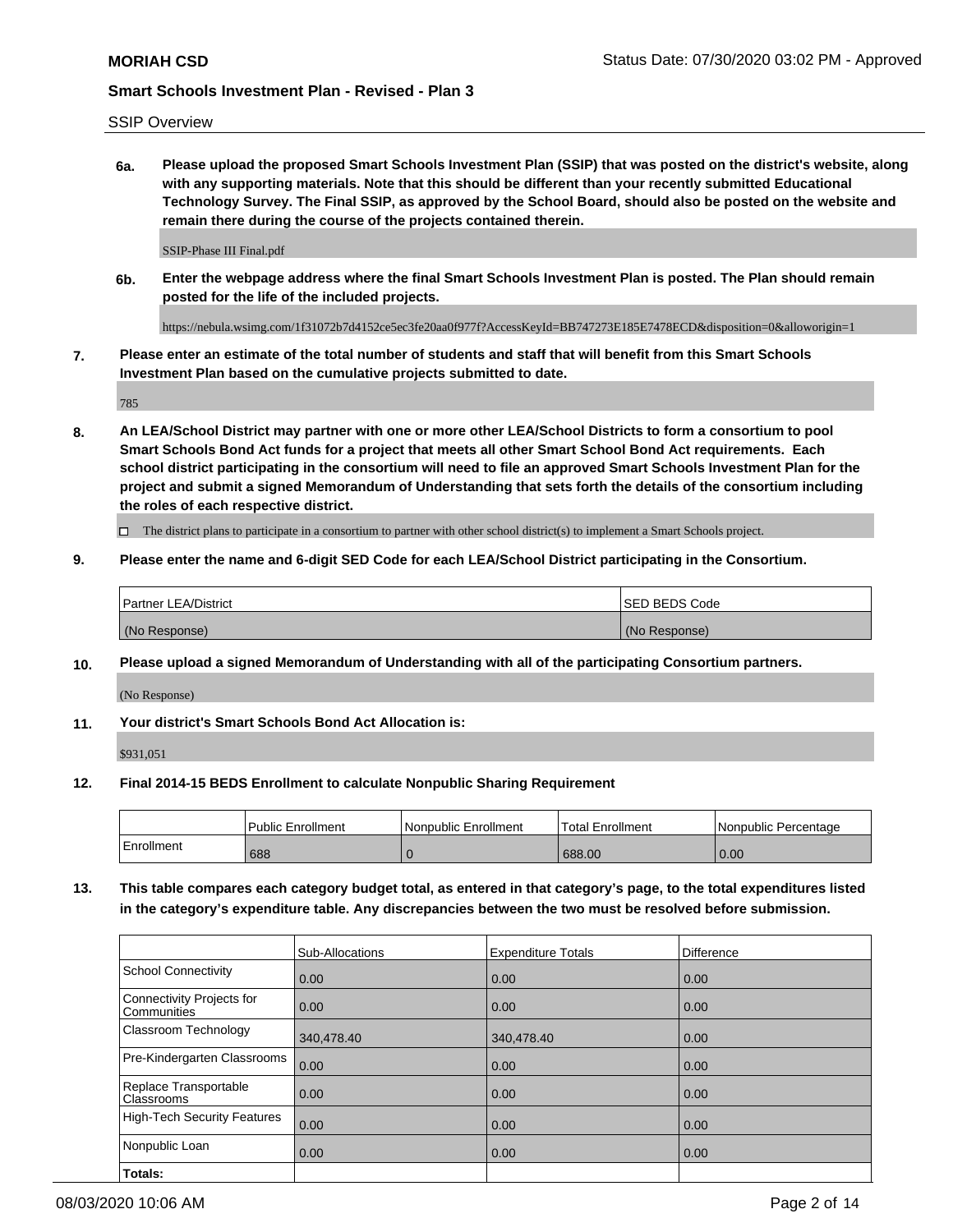SSIP Overview

| 340,478                | 340,478            | 0                 |
|------------------------|--------------------|-------------------|
| <b>Sub-Allocations</b> | Expenditure Totals | <b>Difference</b> |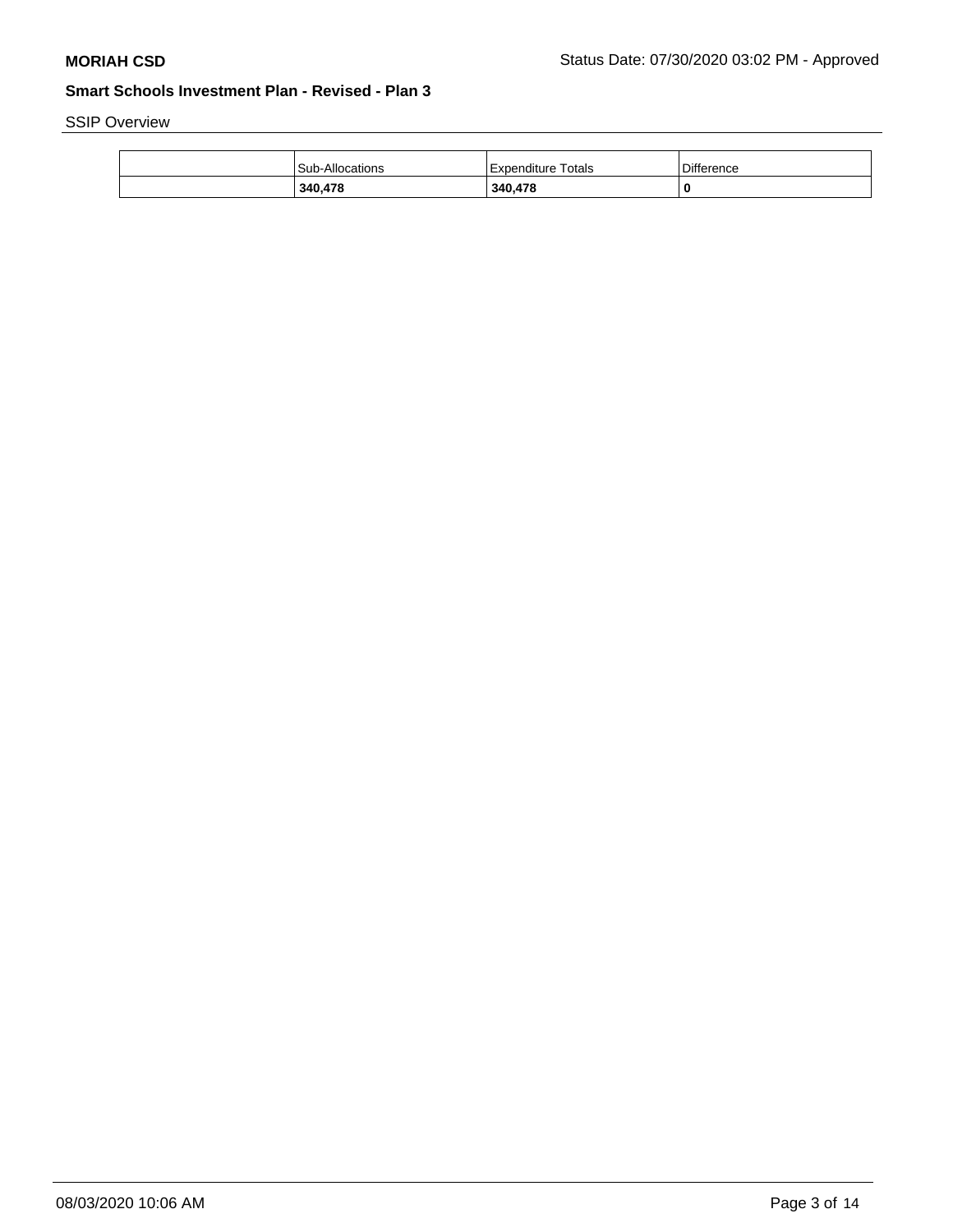School Connectivity

- **1. In order for students and faculty to receive the maximum benefit from the technology made available under the Smart Schools Bond Act, their school buildings must possess sufficient connectivity infrastructure to ensure that devices can be used during the school day. Smart Schools Investment Plans must demonstrate that:**
	- **• sufficient infrastructure that meets the Federal Communications Commission's 100 Mbps per 1,000 students standard currently exists in the buildings where new devices will be deployed, or**
	- **• is a planned use of a portion of Smart Schools Bond Act funds, or**
	- **• is under development through another funding source.**

**Smart Schools Bond Act funds used for technology infrastructure or classroom technology investments must increase the number of school buildings that meet or exceed the minimum speed standard of 100 Mbps per 1,000 students and staff within 12 months. This standard may be met on either a contracted 24/7 firm service or a "burstable" capability. If the standard is met under the burstable criteria, it must be:**

**1. Specifically codified in a service contract with a provider, and**

**2. Guaranteed to be available to all students and devices as needed, particularly during periods of high demand, such as computer-based testing (CBT) periods.**

**Please describe how your district already meets or is planning to meet this standard within 12 months of plan submission.**

(No Response)

**1a. If a district believes that it will be impossible to meet this standard within 12 months, it may apply for a waiver of this requirement, as described on the Smart Schools website. The waiver must be filed and approved by SED prior to submitting this survey.**

 $\Box$  By checking this box, you are certifying that the school district has an approved waiver of this requirement on file with the New York State Education Department.

**2. Connectivity Speed Calculator (Required). If the district currently meets the required speed, enter "Currently Met" in the last box: Expected Date When Required Speed Will be Met.**

|                  | l Number of     | Required Speed | Current Speed in | Expected Speed  | Expected Date                           |
|------------------|-----------------|----------------|------------------|-----------------|-----------------------------------------|
|                  | <b>Students</b> | In Mbps        | l Mbps           | to be Attained  | When Required                           |
|                  |                 |                |                  |                 | l Within 12 Months ISpeed Will be Met l |
| Calculated Speed | (No Response)   | 0.00           | (No Response)    | l (No Response) | l (No Response)                         |

**3. Describe how you intend to use Smart Schools Bond Act funds for high-speed broadband and/or wireless connectivity projects in school buildings.**

(No Response)

**4. Describe the linkage between the district's District Instructional Technology Plan and how the proposed projects will improve teaching and learning. (There should be a link between your response to this question and your responses to Question 1 in Section IV - NYSED Initiatives Alignment: "Explain how the district use of instructional technology will serve as a part of a comprehensive and sustained effort to support rigorous academic standards attainment and performance improvement for students."** 

**Your answer should also align with your answers to the questions in Section II - Strategic Technology Planning and the associated Action Steps in Section III - Action Plan.)**

(No Response)

**5. If the district wishes to have students and staff access the Internet from wireless devices within the school building, or in close proximity to it, it must first ensure that it has a robust Wi-Fi network in place that has sufficient bandwidth to meet user demand.**

**Please describe how you have quantified this demand and how you plan to meet this demand.**

(No Response)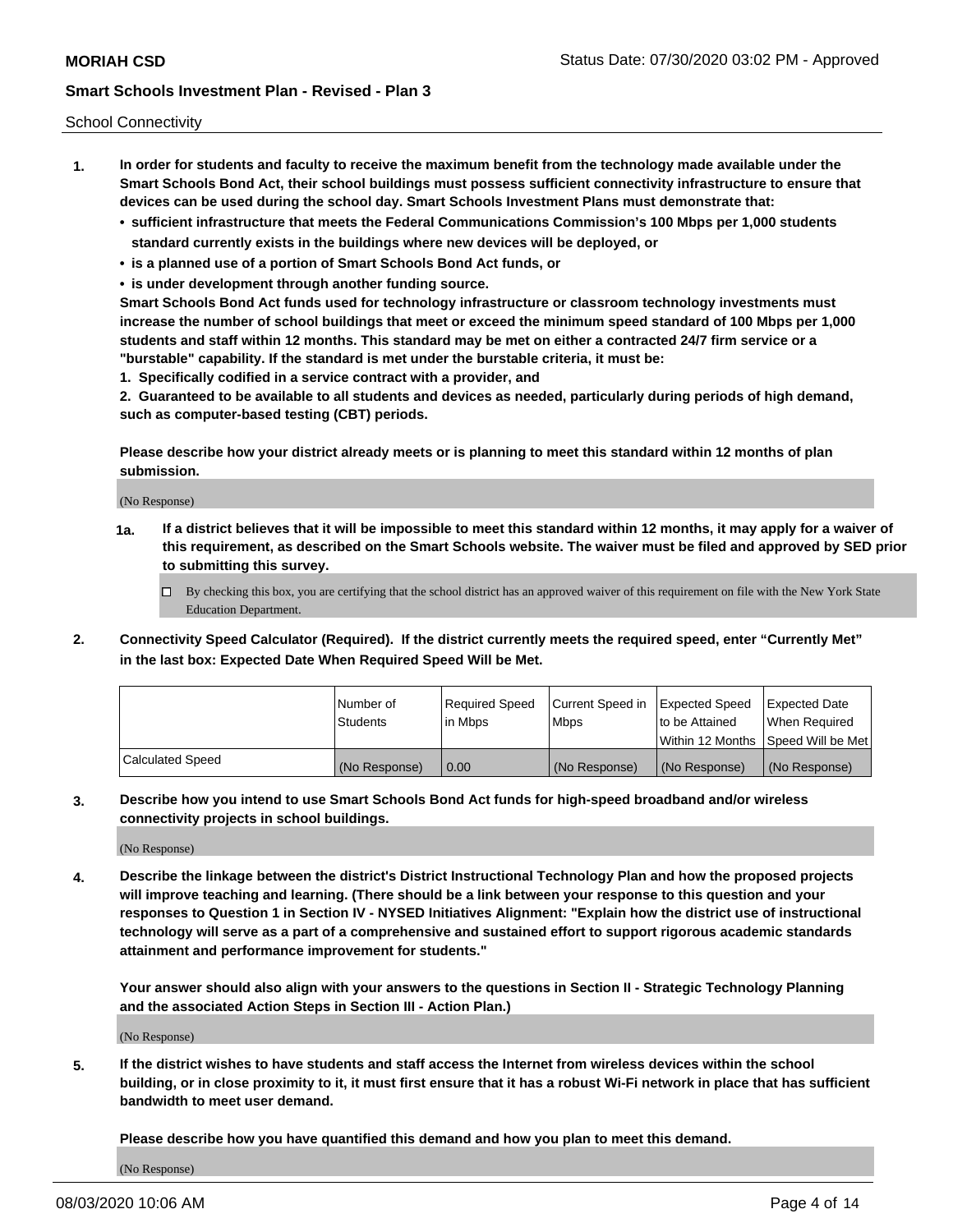School Connectivity

**6. Smart Schools plans with any expenditures in the School Connectivity category require a project number from the Office of Facilities Planning. Districts must submit an SSBA LOI and receive project numbers prior to submitting the SSIP. As indicated on the LOI, some projects may be eligible for a streamlined review and will not require a building permit.**

**Please indicate on a separate row each project number given to you by the Office of Facilities Planning.**

| Project Number |  |
|----------------|--|
| (No Response)  |  |

**7. Certain high-tech security and connectivity infrastructure projects may be eligible for an expedited review process as determined by the Office of Facilities Planning.**

## **Was your project deemed eligible for streamlined review?**

(No Response)

## **8. Include the name and license number of the architect or engineer of record.**

| Name          | License Number |
|---------------|----------------|
| (No Response) | (No Response)  |

### **9. Public Expenditures – Loanable (Counts toward the nonpublic loan calculation)**

| Select the allowable expenditure type.<br>Repeat to add another item under each type. | <b>PUBLIC</b> Items to be<br>l Purchased | Quantity           | Cost Per Item    | <b>Total Cost</b> |
|---------------------------------------------------------------------------------------|------------------------------------------|--------------------|------------------|-------------------|
| (No Response)                                                                         | (No Response)                            | l (No<br>Response) | (No<br>Response) | $\overline{0.00}$ |
|                                                                                       |                                          | O                  | 0.00             |                   |

## **10. Public Expenditures – Non-Loanable (Does not count toward nonpublic loan calculation)**

| Select the allowable expenditure<br>type.      | <b>PUBLIC</b> Items to be purchased | Quantity      | Cost per Item | <b>Total Cost</b> |
|------------------------------------------------|-------------------------------------|---------------|---------------|-------------------|
| Repeat to add another item under<br>each type. |                                     |               |               |                   |
| (No Response)                                  | (No Response)                       | (No Response) | (No Response) | 0.00              |
|                                                |                                     |               | 0.00          |                   |

#### **11. Final 2014-15 BEDS Enrollment to calculate Nonpublic Sharing Requirement (no changes allowed.)**

|            | Public Enrollment | l Nonpublic Enrollment | <b>Total Enrollment</b> | Nonpublic Percentage |
|------------|-------------------|------------------------|-------------------------|----------------------|
| Enrollment | 688               |                        | 688.00                  | 0.00                 |

### **12. Total Public Budget - Loanable (Counts toward the nonpublic loan calculation)**

|                                                      | Public Allocations | <b>Estimated Nonpublic Loan</b><br>Amount | Estimated Total Sub-Allocations |
|------------------------------------------------------|--------------------|-------------------------------------------|---------------------------------|
| Network/Access Costs                                 | (No Response)      | 0.00                                      | 0.00                            |
| School Internal Connections and<br><b>Components</b> | (No Response)      | 0.00                                      | 0.00                            |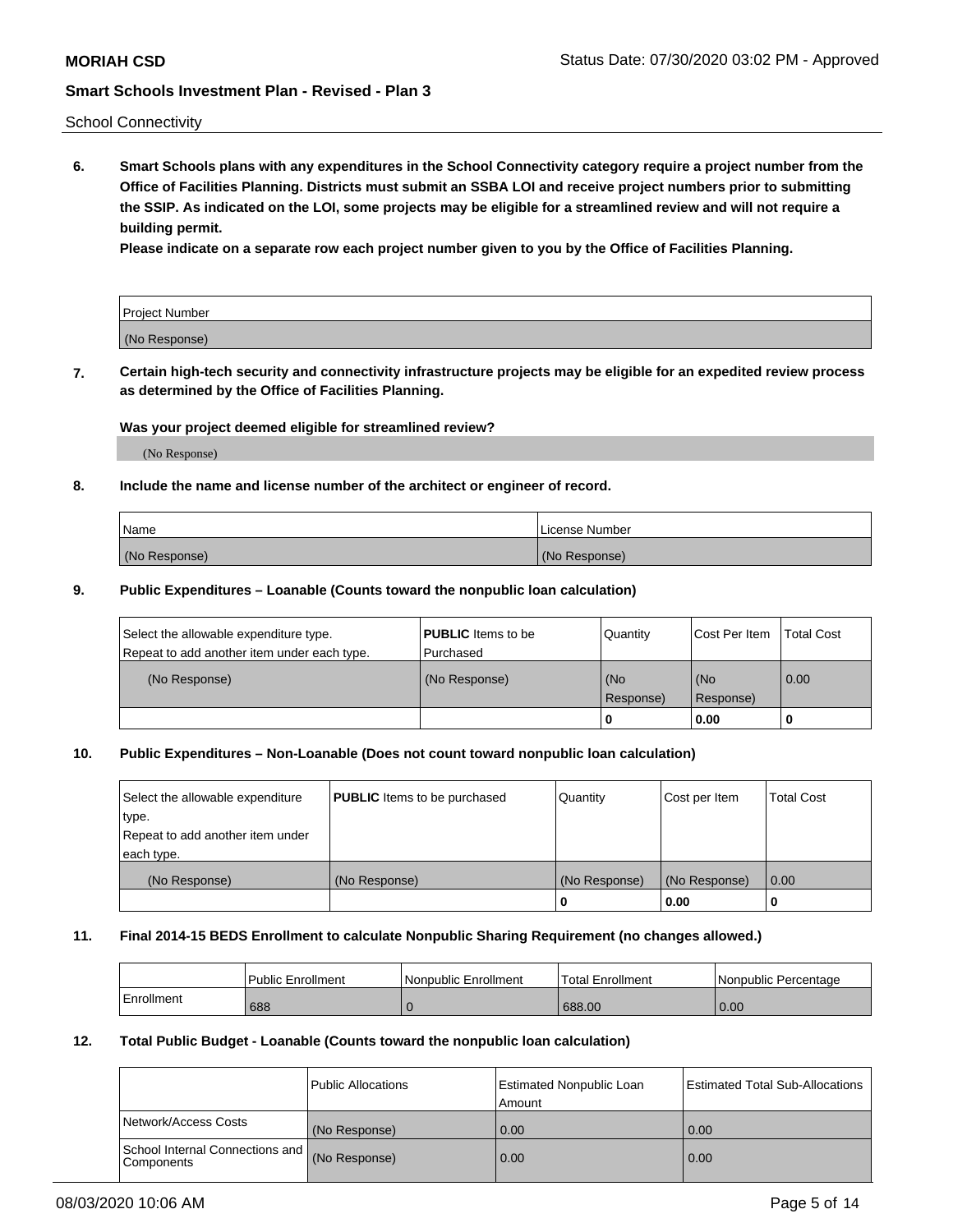School Connectivity

|         | Public Allocations | Estimated Nonpublic Loan<br>l Amount | <b>Estimated Total Sub-Allocations</b> |
|---------|--------------------|--------------------------------------|----------------------------------------|
| l Other | (No Response)      | 0.00                                 | 0.00                                   |
| Totals: | 0.00               | 0                                    |                                        |

# **13. Total Public Budget – Non-Loanable (Does not count toward the nonpublic loan calculation)**

|                                                   | Sub-<br>Allocation |
|---------------------------------------------------|--------------------|
| Network/Access Costs                              | (No Response)      |
| Outside Plant Costs                               | (No Response)      |
| <b>School Internal Connections and Components</b> | (No Response)      |
| Professional Services                             | (No Response)      |
| Testing                                           | (No Response)      |
| <b>Other Upfront Costs</b>                        | (No Response)      |
| <b>Other Costs</b>                                | (No Response)      |
| Totals:                                           | 0.00               |

# **14. School Connectivity Totals**

|                          | Total Sub-Allocations |
|--------------------------|-----------------------|
| Total Loanable Items     | 0.00                  |
| Total Non-Ioanable Items | 0.00                  |
| Totals:                  | 0                     |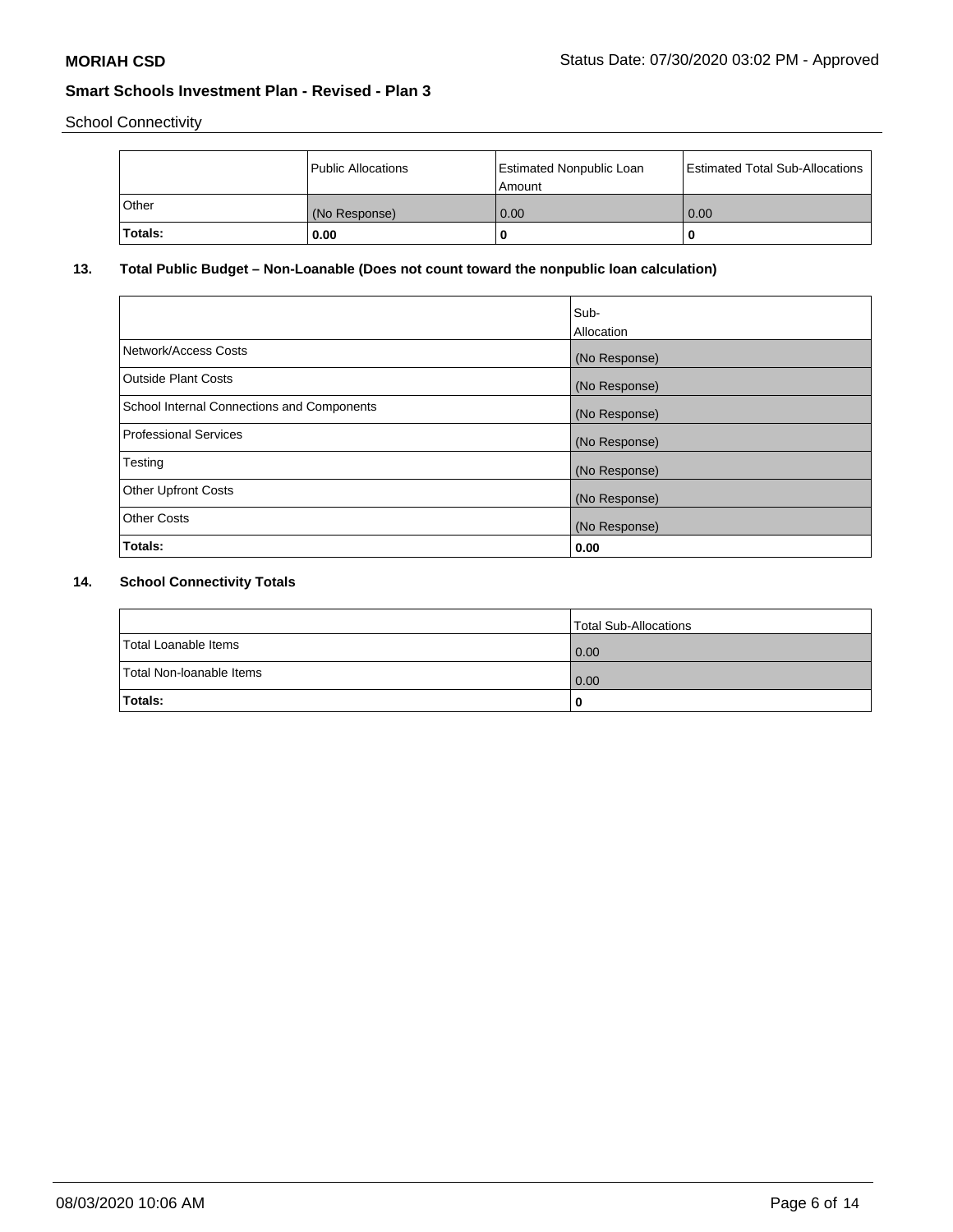Community Connectivity (Broadband and Wireless)

**1. Describe how you intend to use Smart Schools Bond Act funds for high-speed broadband and/or wireless connectivity projects in the community.**

(No Response)

**2. Please describe how the proposed project(s) will promote student achievement and increase student and/or staff access to the Internet in a manner that enhances student learning and/or instruction outside of the school day and/or school building.**

(No Response)

**3. Community connectivity projects must comply with all the necessary local building codes and regulations (building and related permits are not required prior to plan submission).**

 $\Box$  I certify that we will comply with all the necessary local building codes and regulations.

**4. Please describe the physical location of the proposed investment.**

(No Response)

**5. Please provide the initial list of partners participating in the Community Connectivity Broadband Project, along with their Federal Tax Identification (Employer Identification) number.**

| <b>Project Partners</b> | l Federal ID # |
|-------------------------|----------------|
| (No Response)           | (No Response)  |

**6. Please detail the type, quantity, per unit cost and total cost of the eligible items under each sub-category.**

| Select the allowable expenditure | Item to be purchased | Quantity      | Cost per Item | <b>Total Cost</b> |
|----------------------------------|----------------------|---------------|---------------|-------------------|
| type.                            |                      |               |               |                   |
| Repeat to add another item under |                      |               |               |                   |
| each type.                       |                      |               |               |                   |
| (No Response)                    | (No Response)        | (No Response) | (No Response) | 0.00              |
|                                  |                      | o             | 0.00          |                   |

**7. If you are submitting an allocation for Community Connectivity, complete this table.**

**Note that the calculated Total at the bottom of the table must equal the Total allocation for this category that you entered in the SSIP Overview overall budget.**

|                                    | Sub-Allocation |
|------------------------------------|----------------|
| Network/Access Costs               | (No Response)  |
| Outside Plant Costs                | (No Response)  |
| <b>Tower Costs</b>                 | (No Response)  |
| <b>Customer Premises Equipment</b> | (No Response)  |
| <b>Professional Services</b>       | (No Response)  |
| Testing                            | (No Response)  |
| <b>Other Upfront Costs</b>         | (No Response)  |
| <b>Other Costs</b>                 | (No Response)  |
| Totals:                            | 0.00           |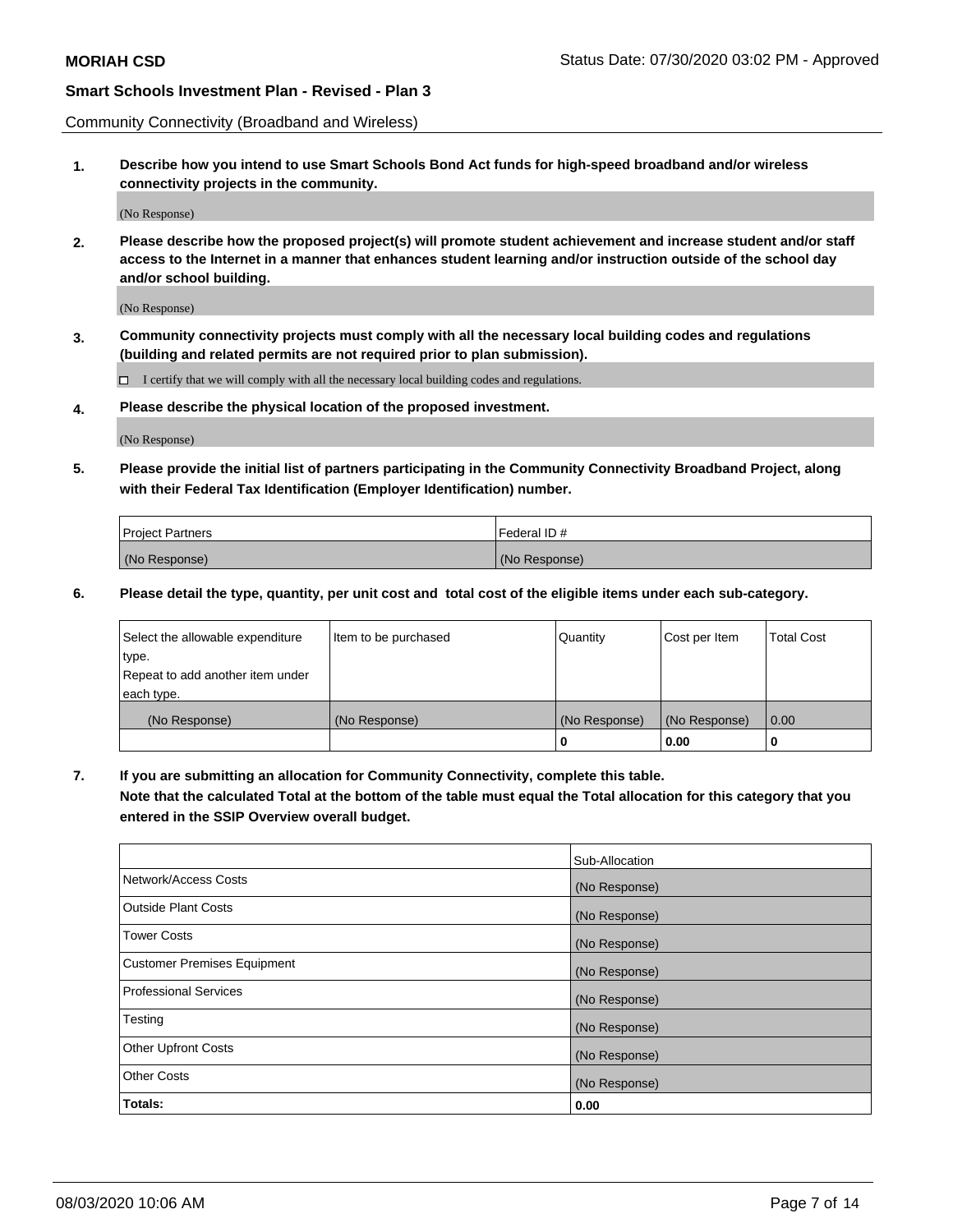## Classroom Learning Technology

**1. In order for students and faculty to receive the maximum benefit from the technology made available under the Smart Schools Bond Act, their school buildings must possess sufficient connectivity infrastructure to ensure that devices can be used during the school day. Smart Schools Investment Plans must demonstrate that sufficient infrastructure that meets the Federal Communications Commission's 100 Mbps per 1,000 students standard currently exists in the buildings where new devices will be deployed, or is a planned use of a portion of Smart Schools Bond Act funds, or is under development through another funding source. Smart Schools Bond Act funds used for technology infrastructure or classroom technology investments must increase the number of school buildings that meet or exceed the minimum speed standard of 100 Mbps per 1,000 students and staff within 12 months. This standard may be met on either a contracted 24/7 firm service or a "burstable" capability. If the standard is met under the burstable criteria, it must be:**

**1. Specifically codified in a service contract with a provider, and**

**2. Guaranteed to be available to all students and devices as needed, particularly during periods of high demand, such as computer-based testing (CBT) periods.**

**Please describe how your district already meets or is planning to meet this standard within 12 months of plan submission.**

The Moriah Central School District is served by fiber optic cable that will allow us to meet or exceed the minimum speed standard of 100Mbps per 1000 students. Our current contract allows us 70Mbps. . Additional bandwidth is available to us from our current provider as the need arises.

- **1a. If a district believes that it will be impossible to meet this standard within 12 months, it may apply for a waiver of this requirement, as described on the Smart Schools website. The waiver must be filed and approved by SED prior to submitting this survey.**
	- By checking this box, you are certifying that the school district has an approved waiver of this requirement on file with the New York State Education Department.
- **2. Connectivity Speed Calculator (Required). If the district currently meets the required speed, enter "Currently Met" in the last box: Expected Date When Required Speed Will be Met.**

|                  | INumber of<br><b>Students</b> | Required Speed<br>l in Mbps | Current Speed in Expected Speed<br>l Mbps | Ito be Attained | Expected Date<br>When Required<br>Within 12 Months Speed Will be Met |
|------------------|-------------------------------|-----------------------------|-------------------------------------------|-----------------|----------------------------------------------------------------------|
| Calculated Speed | 705                           | 70.50                       | 70                                        | 70              | <b>Currently Met</b>                                                 |

**3. If the district wishes to have students and staff access the Internet from wireless devices within the school building, or in close proximity to it, it must first ensure that it has a robust Wi-Fi network in place that has sufficient bandwidth to meet user demand.**

**Please describe how you have quantified this demand and how you plan to meet this demand.**

We recently upgraded and added to our wireless network to ensure that we have a robust Wi-Fi network in place with sufficient bandwidth.

**4. All New York State public school districts are required to complete and submit an Instructional Technology Plan survey to the New York State Education Department in compliance with Section 753 of the Education Law and per Part 100.12 of the Commissioner's Regulations.**

**Districts that include educational technology purchases as part of their Smart Schools Investment Plan must have a submitted and approved Instructional Technology Plan survey on file with the New York State Education Department.**

- $\boxtimes$  By checking this box, you are certifying that the school district has an approved Instructional Technology Plan survey on file with the New York State Education Department.
- **5. Describe the devices you intend to purchase and their compatibility with existing or planned platforms or systems. Specifically address the adequacy of each facility's electrical, HVAC and other infrastructure necessary to install and support the operation of the planned technology.**

We plan on purchasing 1,594 Acer Chromebook 11's for the purpose of replacing existing Chromebooks that have reached the end of their useful life. We are currently supporting a 1:1 computing environment with no issues. Our current electrical and HVAC infrastructure is adequate to support the operation of the planned technology.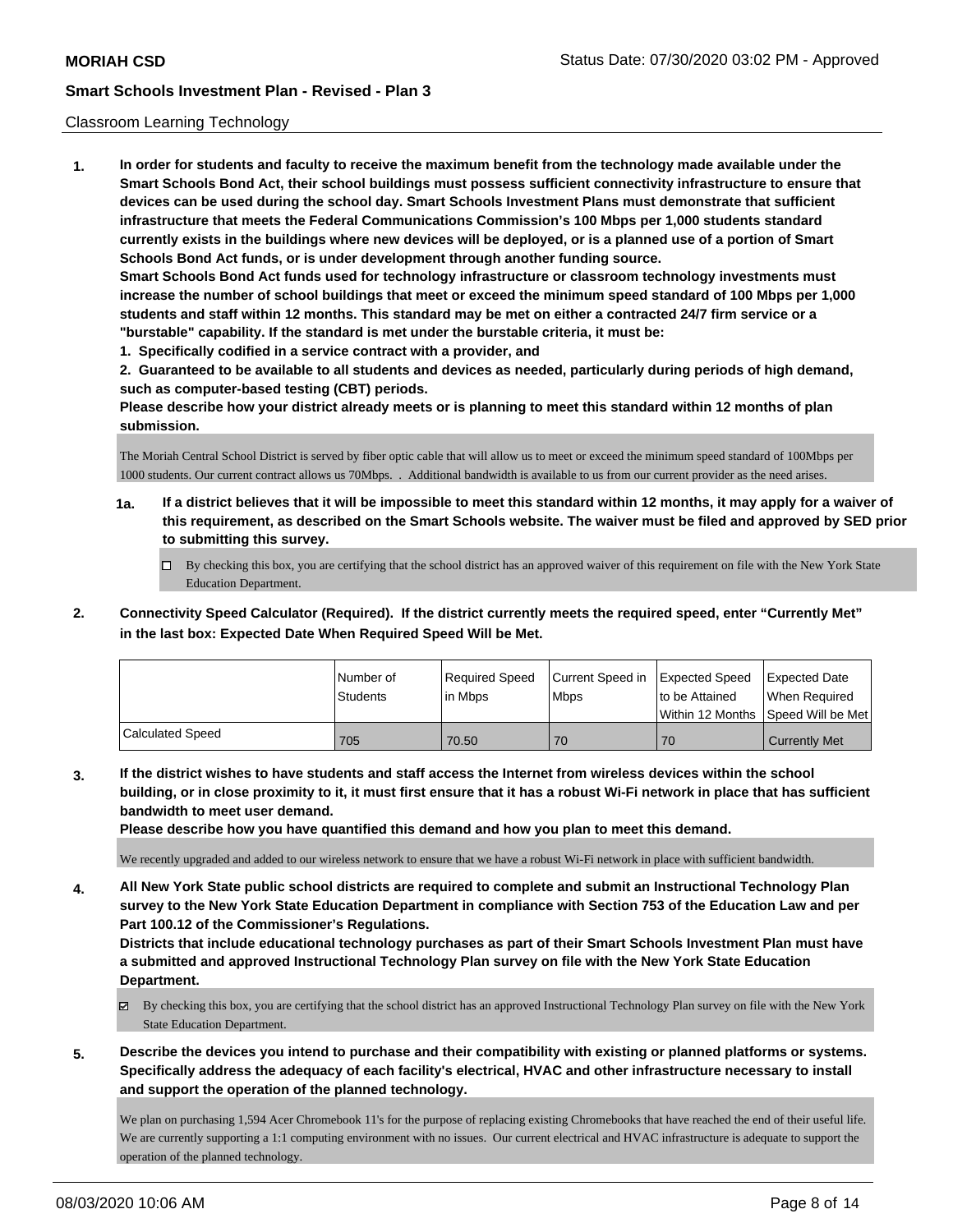### Classroom Learning Technology

- **6. Describe how the proposed technology purchases will:**
	- **> enhance differentiated instruction;**
	- **> expand student learning inside and outside the classroom;**
	- **> benefit students with disabilities and English language learners; and**
	- **> contribute to the reduction of other learning gaps that have been identified within the district.**

**The expectation is that districts will place a priority on addressing the needs of students who struggle to succeed in a rigorous curriculum. Responses in this section should specifically address this concern and align with the district's Instructional Technology Plan (in particular Question 2 of E. Curriculum and Instruction: "Does the district's instructional technology plan address the needs of students with disabilities to ensure equitable access to instruction, materials and assessments?" and Question 3 of the same section: "Does the district's instructional technology plan address the provision of assistive technology specifically for students with disabilities to ensure access to and participation in the general curriculum?")**

**In addition, describe how the district ensures equitable access to instruction, materials and assessments and participation in the general curriculum for both SWD and English Language Learners/Multilingual Learners (ELL/MLL) students.**

The overall goal is to plan, design and implement technology that would support and improve teaching and learning and better prepare students in the district with the necessary information technology skills for the 21st century.

The purchase of Chromebooks and the use of them in the classrooms will enable our teachers to develop teaching materials and assessments to develop personalized instruction. This technology will help teachers respond to all students in a diverse classroom to ensure they can be successful. Inside the classroom, this technology gives students the opportunity to learn real life skills including organization and responsibility that will translate outside the classroom. It allows for more independent work opportunities and provides students the opportunity to build upon lessons provided inside the classroom and replicate them outside.

The District plans to use technology to address the needs of students with disabilities and English language learners by utilizing Chromebooks and Google Classroom to provide access to class lesson plans, materials and assignment instructions. Chromebooks along with existing SmartBoards are used to provide visual content and interactive software to supplement instruction. Multiple software packages can be used to target individual needs regardless of ability differences to develop personalized instruction for effective learning.

The District will continue to contract assistive technology services in order to ensure that students with disabilities have the ability to utilize specified hardware and software that allows them the opportunity to be mainstreamed in a regular classroom setting with the ability to learn with their peers. The use of Chromebooks with the available apps and extensions to support reading and writing will benefit our students with disabilities and English language learners. Access to tablets, laptops/Chromebooks will also be made available to all students to participate in the general curriculum. We also believe that the use of Chromebooks in the classroom will lead to more collaboration between students and teachers.

The proposed technology purchase will also contribute to a reduction of learning gaps in the district. The district will be able to collect data more quickly through the use of the Chromebooks to drive instruction by targeting student needs which will then be remediated through academic intervention services, and resource periods.

# **7. Where appropriate, describe how the proposed technology purchases will enhance ongoing communication with parents and other stakeholders and help the district facilitate technology-based regional partnerships, including distance learning and other efforts.**

The District currently utilizes a student information system that allows teachers, students and parents to have access to email communication. We also maintain an active website and keep parents and students informed through social media outlets. We are also in the process of upgrading to a mass communication system that utilizes phone calls as well as communication through email and text messaging. The use of the proposed technology purchases will expand to students and their families as the devices will be allowed to travel home with the students. The mobile devices will provide access to computers and internet that some families may not have had access to previously. The planned use of Google Classroom will also enhance communication between teachers, students and parents. We will also enhance and expand curriculum offerings in our existing distance learning lab.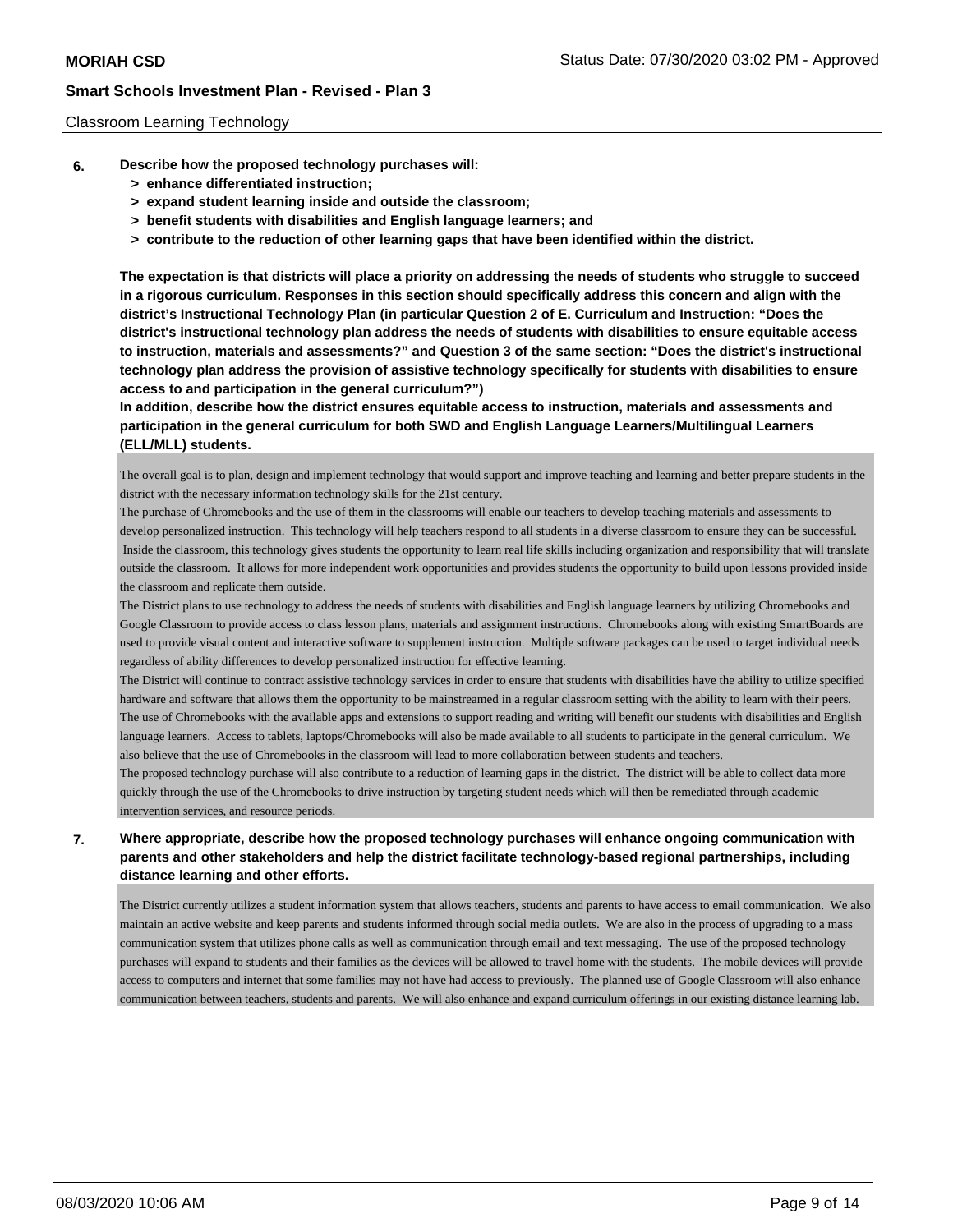### Classroom Learning Technology

**8. Describe the district's plan to provide professional development to ensure that administrators, teachers and staff can employ the technology purchased to enhance instruction successfully.**

**Note: This response should be aligned and expanded upon in accordance with your district's response to Question 1 of F. Professional Development of your Instructional Technology Plan: "Please provide a summary of professional development offered to teachers and staff, for the time period covered by this plan, to support technology to enhance teaching and learning. Please include topics, audience and method of delivery within your summary."**

Professional Development in technology is an integral part of the district wide plan. Participation in BOCES, in-house and out-sourced training provides ongoing adequate training to the District's staff. The District will also utilize webinars designed around specific software for various programs. The District will also be utilizing professional development opportunities through NERIC to expand on staff knowledge in the areas of Office 365, Google and SMART Notebook.

Instructional technology will be integrated into superintendent conference days throughout the year to ensure staff are actively engaged in 21st Century learning strategies in the use of technology.

- **9. Districts must contact one of the SUNY/CUNY teacher preparation programs listed on the document on the left side of the page that supplies the largest number of the district's new teachers to request advice on innovative uses and best practices at the intersection of pedagogy and educational technology.**
	- By checking this box, you certify that you have contacted the SUNY/CUNY teacher preparation program that supplies the largest number of your new teachers to request advice on these issues.

### **9a. Please enter the name of the SUNY or CUNY Institution that you contacted.**

SUNY Plattsburgh

**9b. Enter the primary Institution phone number.**

518-564-2000

**9c. Enter the name of the contact person with whom you consulted and/or will be collaborating with on innovative uses of technology and best practices.**

Dr. Michael Morgan

**10. To ensure the sustainability of technology purchases made with Smart Schools funds, districts must demonstrate a long-term plan to maintain and replace technology purchases supported by Smart Schools Bond Act funds. This sustainability plan shall demonstrate a district's capacity to support recurring costs of use that are ineligible for Smart Schools Bond Act funding such as device maintenance, technical support, Internet and wireless fees, maintenance of hotspots, staff professional development, building maintenance and the replacement of incidental items. Further, such a sustainability plan shall include a long-term plan for the replacement of purchased devices and equipment at the end of their useful life with other funding sources.**

By checking this box, you certify that the district has a sustainability plan as described above.

**11. Districts must ensure that devices purchased with Smart Schools Bond funds will be distributed, prepared for use, maintained and supported appropriately. Districts must maintain detailed device inventories in accordance with generally accepted accounting principles.**

By checking this box, you certify that the district has a distribution and inventory management plan and system in place.

**12. Please detail the type, quantity, per unit cost and total cost of the eligible items under each sub-category.**

| Select the allowable expenditure<br>type.      | I Item to be Purchased  | Quantity | Cost per Item | <b>Total Cost</b> |
|------------------------------------------------|-------------------------|----------|---------------|-------------------|
| Repeat to add another item under<br>each type. |                         |          |               |                   |
| <b>Laptop Computers</b>                        | Acer Chromebook 11 C732 | 1.594    | 213.60        | 340.478.40        |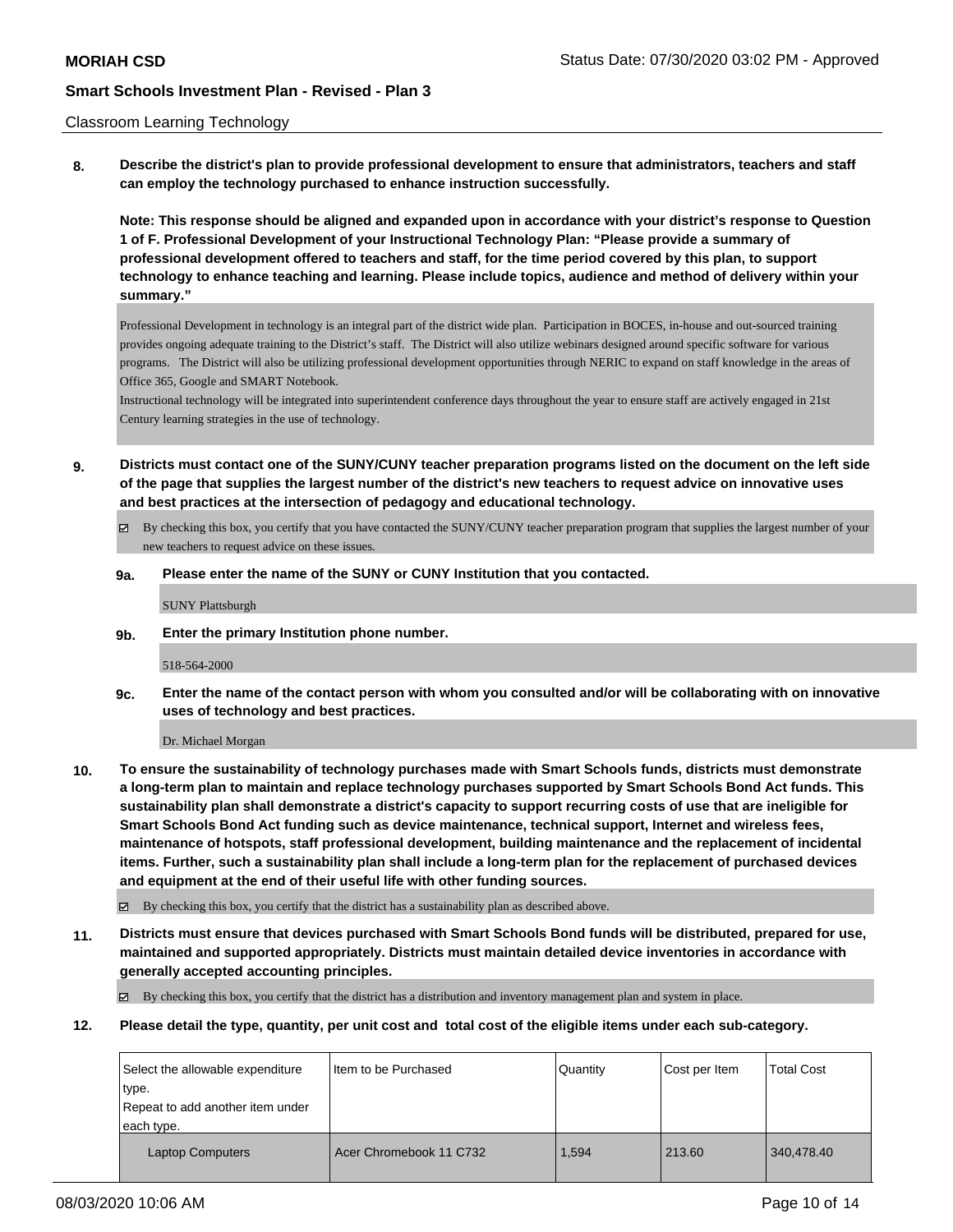Classroom Learning Technology

| Select the allowable expenditure | I Item to be Purchased | l Quantitv | Cost per Item | <b>Total Cost</b> |
|----------------------------------|------------------------|------------|---------------|-------------------|
| type.                            |                        |            |               |                   |
| Repeat to add another item under |                        |            |               |                   |
| each type.                       |                        |            |               |                   |
|                                  |                        | 1,594      | 213.60        | 340,478           |

## **13. Final 2014-15 BEDS Enrollment to calculate Nonpublic Sharing Requirement (no changes allowed.)**

|            | l Public Enrollment | Nonpublic Enrollment | <b>Total Enrollment</b> | Nonpublic<br>l Percentage |
|------------|---------------------|----------------------|-------------------------|---------------------------|
| Enrollment | 688                 |                      | 688.00                  | 0.00                      |

# **14. If you are submitting an allocation for Classroom Learning Technology complete this table.**

|                          | Public School Sub-Allocation | <b>Estimated Nonpublic Loan</b><br>Amount<br>(Based on Percentage Above) | Estimated Total Public and<br>Nonpublic Sub-Allocation |
|--------------------------|------------------------------|--------------------------------------------------------------------------|--------------------------------------------------------|
| Interactive Whiteboards  | 0.00                         | 0.00                                                                     | 0.00                                                   |
| <b>Computer Servers</b>  | 0.00                         | 0.00                                                                     | 0.00                                                   |
| <b>Desktop Computers</b> | 0.00                         | 0.00                                                                     | 0.00                                                   |
| <b>Laptop Computers</b>  | 340,478.40                   | 0.00                                                                     | 340,478.40                                             |
| <b>Tablet Computers</b>  | 0.00                         | 0.00                                                                     | 0.00                                                   |
| <b>Other Costs</b>       | 0.00                         | 0.00                                                                     | 0.00                                                   |
| Totals:                  | 340,478.40                   | 0                                                                        | 340,478                                                |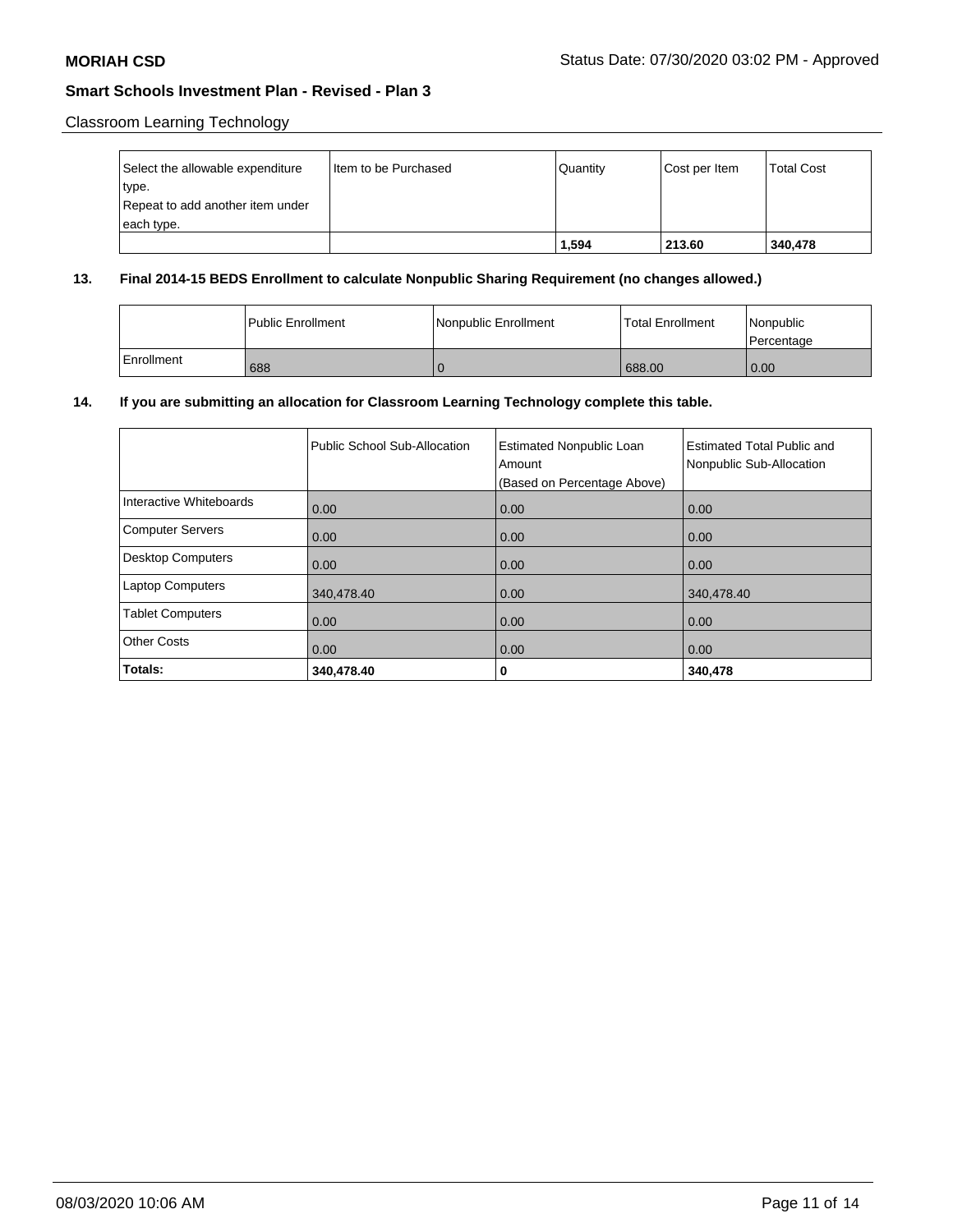### Pre-Kindergarten Classrooms

**1. Provide information regarding how and where the district is currently serving pre-kindergarten students and justify the need for additional space with enrollment projections over 3 years.**

(No Response)

- **2. Describe the district's plan to construct, enhance or modernize education facilities to accommodate prekindergarten programs. Such plans must include:**
	- **Specific descriptions of what the district intends to do to each space;**
	- **An affirmation that new pre-kindergarten classrooms will contain a minimum of 900 square feet per classroom;**
	- **The number of classrooms involved;**
	- **The approximate construction costs per classroom; and**
	- **Confirmation that the space is district-owned or has a long-term lease that exceeds the probable useful life of the improvements.**

(No Response)

**3. Smart Schools Bond Act funds may only be used for capital construction costs. Describe the type and amount of additional funds that will be required to support ineligible ongoing costs (e.g. instruction, supplies) associated with any additional pre-kindergarten classrooms that the district plans to add.**

(No Response)

**4. All plans and specifications for the erection, repair, enlargement or remodeling of school buildings in any public school district in the State must be reviewed and approved by the Commissioner. Districts that plan capital projects using their Smart Schools Bond Act funds will undergo a Preliminary Review Process by the Office of Facilities Planning.**

**Please indicate on a separate row each project number given to you by the Office of Facilities Planning.**

| Project Number |  |
|----------------|--|
| (No Response)  |  |
|                |  |

**5. Please detail the type, quantity, per unit cost and total cost of the eligible items under each sub-category.**

| Select the allowable expenditure | Item to be purchased | Quantity      | Cost per Item | <b>Total Cost</b> |
|----------------------------------|----------------------|---------------|---------------|-------------------|
| type.                            |                      |               |               |                   |
| Repeat to add another item under |                      |               |               |                   |
| each type.                       |                      |               |               |                   |
| (No Response)                    | (No Response)        | (No Response) | (No Response) | 0.00              |
|                                  |                      | U             | 0.00          |                   |

**6. If you have made an allocation for Pre-Kindergarten Classrooms, complete this table. Note that the calculated Total at the bottom of the table must equal the Total allocation for this category that you entered in the SSIP Overview overall budget.**

|                                          | Sub-Allocation |
|------------------------------------------|----------------|
| Construct Pre-K Classrooms               | (No Response)  |
| Enhance/Modernize Educational Facilities | (No Response)  |
| <b>Other Costs</b>                       | (No Response)  |
| Totals:                                  | 0.00           |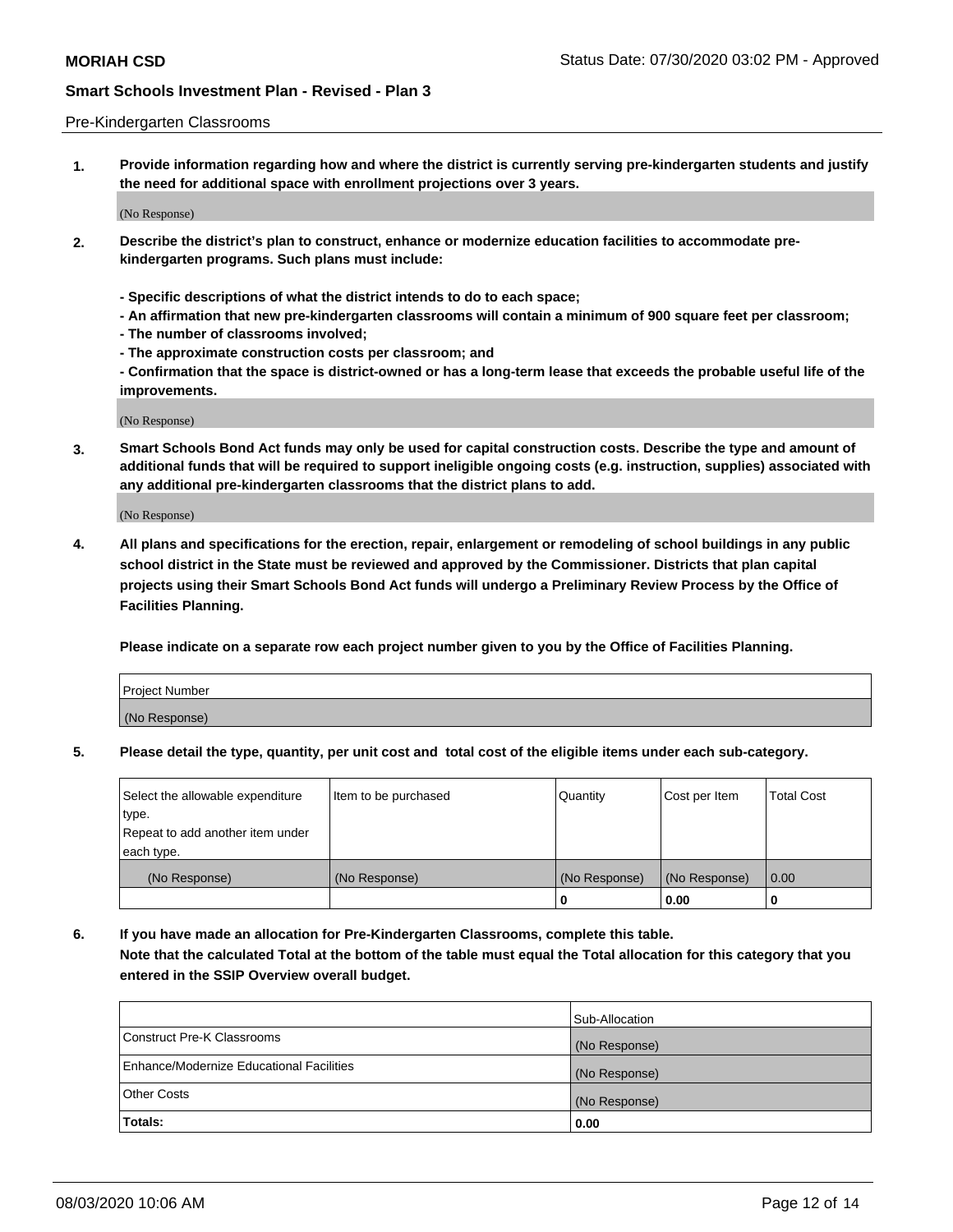Replace Transportable Classrooms

**1. Describe the district's plan to construct, enhance or modernize education facilities to provide high-quality instructional space by replacing transportable classrooms.**

(No Response)

**2. All plans and specifications for the erection, repair, enlargement or remodeling of school buildings in any public school district in the State must be reviewed and approved by the Commissioner. Districts that plan capital projects using their Smart Schools Bond Act funds will undergo a Preliminary Review Process by the Office of Facilities Planning.**

**Please indicate on a separate row each project number given to you by the Office of Facilities Planning.**

| Project Number |  |
|----------------|--|
|                |  |
|                |  |
|                |  |
|                |  |
| (No Response)  |  |
|                |  |
|                |  |
|                |  |

**3. For large projects that seek to blend Smart Schools Bond Act dollars with other funds, please note that Smart Schools Bond Act funds can be allocated on a pro rata basis depending on the number of new classrooms built that directly replace transportable classroom units.**

**If a district seeks to blend Smart Schools Bond Act dollars with other funds describe below what other funds are being used and what portion of the money will be Smart Schools Bond Act funds.**

(No Response)

**4. Please detail the type, quantity, per unit cost and total cost of the eligible items under each sub-category.**

| Select the allowable expenditure | Item to be purchased | Quantity      | Cost per Item | Total Cost |
|----------------------------------|----------------------|---------------|---------------|------------|
| ∣type.                           |                      |               |               |            |
| Repeat to add another item under |                      |               |               |            |
| each type.                       |                      |               |               |            |
| (No Response)                    | (No Response)        | (No Response) | (No Response) | 0.00       |
|                                  |                      | u             | 0.00          |            |

**5. If you have made an allocation for Replace Transportable Classrooms, complete this table. Note that the calculated Total at the bottom of the table must equal the Total allocation for this category that you entered in the SSIP Overview overall budget.**

|                                                | Sub-Allocation |
|------------------------------------------------|----------------|
| Construct New Instructional Space              | (No Response)  |
| Enhance/Modernize Existing Instructional Space | (No Response)  |
| <b>Other Costs</b>                             | (No Response)  |
| Totals:                                        | 0.00           |